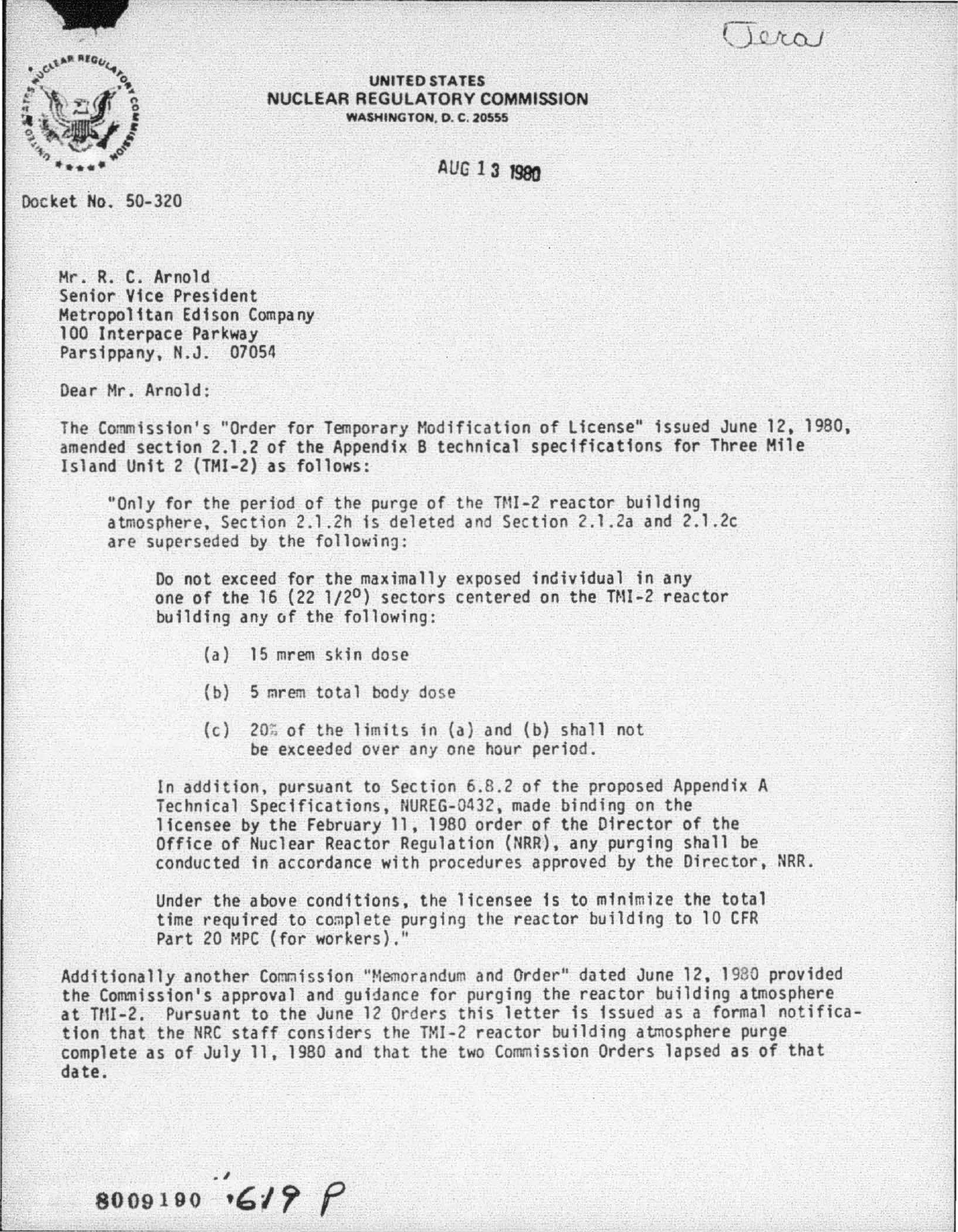Accordingly, effluent releases from TMI-2 should again be conducted in accordance with the original Appendix 8 technical specifications, the Interim Criteria for Radiological Effluents from TMI-2. Data Gathering and Maintenance Operations <sup>~</sup>(SECY-80-175} which were approved by the Commission on April 7, 1980 and the applicable requirements of the Commission's February 11, 1980 "Order for the Three Mtle Island Nuclear Station Unit 2. "

Sincerely,

*.* LJ~ *q. t ..* jd'.G--""\. hedough 9. Well -

TMI Program Office Office of Nuclear Reactor Regulation

cc: See next page

*1*